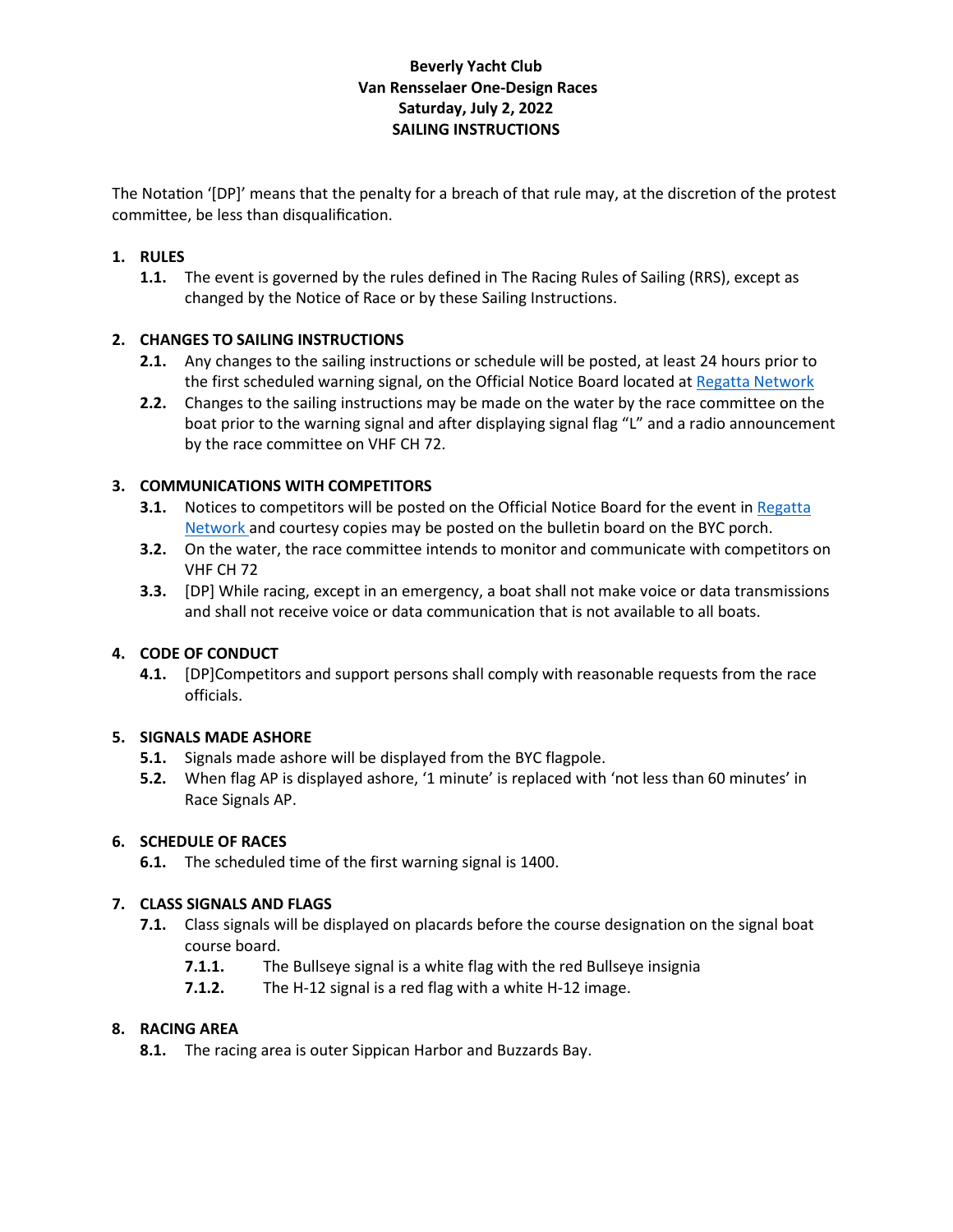# **9. COURSES**

- **9.1.** For courses using the marks described in the Mark List at the bottom off the Race Chart, the course will be designated by displaying placards on the signal boat course board. The round and finish marks will be displayed I the order of rounding, after the class designation.
- **9.2.** The selected course will be displayed on the course board on the race committee boat prior to the first warning signal.
- **9.3.** A green or red placard will be displayed under each rounding mark's placard to designate the side of the boat on which each mark is to be left, starboard (green) or port (red).

### **10. MARKS**

- **10.1.** Marks are described on the attached List of Marks. Permanent marks are either government marks or yellow BYC buoys. When a portable windward mark is used, its approximate distance and bearing from the starting line will be displayed on the course board.
- **10.2.** Except when indicated as rounding marks, all racing boats shall pass to the east of marks "5", "3", and "E" and to the south of marks "F" and "I". All yachts must pass west of the Bully Rock marker.
- **10.3.** Portable marks will be Orange, Yellow, or Red inflatable Tetrahedrons, Cylinders, or Balls.

#### **11. STARTING**

- **11.1.** The start will be in outer Sippican Harbor.
- **11.2.** Races will be started using RRS 26, with classes starting in the order in which their class signals are displayed on the course board.
- **11.3.** Boats whose warning signal has not been made shall avoid the starting area during the starting sequence for other boats.
- **11.4.** The starting line will be between the staff from which an orange flag is displayed on the signal boat and the course side of the nearby mark.
- **11.5.** A boat that does not start within 10 minutes after her starting signal will be scored Did Not Start without a hearing. This changes RRS A5.1 and A5.2.

### **12. FINISHING**

- **12.1.** The finish line will be between the staff from which a blue flag is displayed on the finish boat and the course side of the nearby mark.
- **12.2.** If the Race Committee is absent when a boat finishes, she shall report her finishing time, and her position in relation to nearby boats, to the Race Committee at the first reasonable opportunity.

#### **13. PENALTY SYSTEM**

- **13.1.** RRS Appendix V will apply in its entirety. This alters RRS 44.1
- **13.2.** All post-race penalties must be taken before the protest time limit regardless of whether a protest was filed. This changes RRS V2(a).

### **14. TIME LIMITS**

**14.1.** The Van Rensselaer One-Design Races have a time limit of two (2) hours.

### **15. PROTESTS AND REQUESTS FOR REDRESS**

- **15.1.** Protests and requests for redress shall be written on hearing request forms available in the BYC Protest Box located on the wall to the left of the Clubhouse door on the porch. The form should be completed, photographed, and emailed to [protest@beverlyyachtclub.org](mailto:protest@beverlyyachtclub.org) within two hours from the time the race committee finish boat returns to BYC.
- **15.2.** A boat requesting redress based on her score shall do so by 1100 on July 3. This changes RRS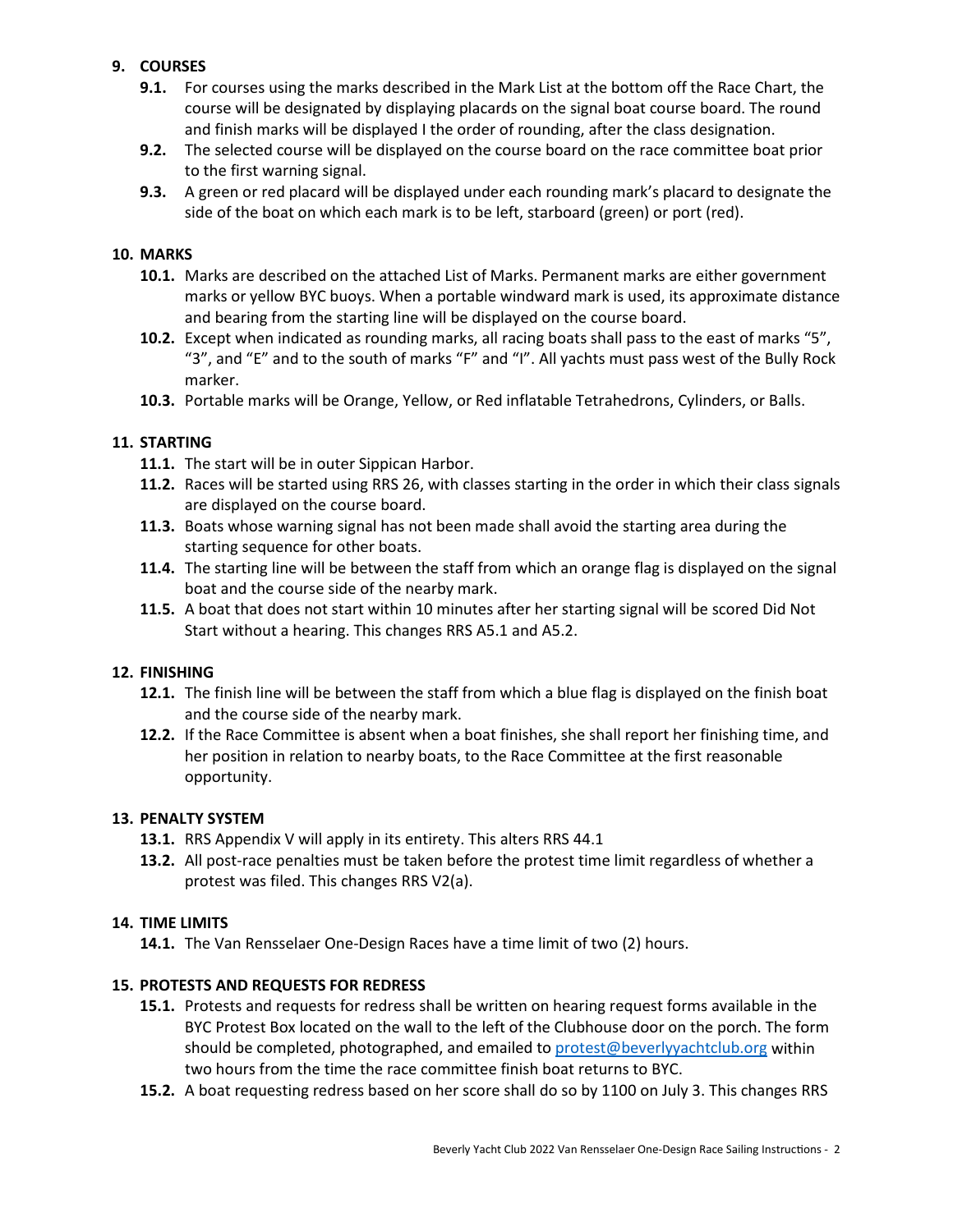62.2.

**15.3.** Notices will be posted and emailed no later than 1800 on July 3, 2022, to inform competitors of hearings in which they are parties or named as witnesses and the time and location of that hearing.

# **16. SCORING**

- **16.1.** Boats will be scored according to RRS Appendix A.
- **16.2.** RRS A5.2, Scoring, is amended to allow for the following scoring:

DNC, DNS, DNF, NSC = Starters + 1 OCS = Starters +1 RET = Starters + 2 DSQ = Starters +2

**16.3.** Scores will be posted on the Van Rensselaer One-Design Race site o[n Regatta Network](https://www.regattanetwork.com/clubmgmt/applet_regatta_results.php?regatta_id=22647)

### **17. SAFETY**

- **17.1.** When Code Flag "L" is displayed on the race committee signal boat before a warning signal, boats shall check in by sailing past the signal boat on starboard tack and hailing their numbers until acknowledged by the race committee.
- **17.2.** Every competing boat is required to carry a VHF radio and monitor VHF radio CH 72 from the preparatory signal and while racing.
- **17.3.** A boat that retires shall notify the race committee, or by contacting the BYC (508-748-0540), at the first reasonable opportunity.
- **17.4.** In accordance with RRS 40.2, RRS 40.1 applies. All competitors shall wear properly fastened, USCG-approved personal flotation devices at all times while racing.
- **17.5.** When code flag "V" is displayed not later than the warning signal, spinnakers shall not be used.

### **18. RISK STATEMENT**

**18.1.** RRS 3 states: 'The responsibility for a boat's decision to participate in a race or to continue to race is hers alone.' By participating in this event each competitor agrees and acknowledges that sailing is a potentially dangerous activity with inherent risks. These risks include strong winds and rough seas, sudden changes in weather, failure of equipment, boat handling errors, poor seamanship by other boats, loss of balance on an unstable platform and fatigue resulting in increased risk of injury. Inherent in the sport of sailing is the risk of permanent, catastrophic injury or death by drowning, trauma, hypothermia, or other causes. The Organizing Authority will not accept any liability for material damage or personal injury, or death sustained in conjunction with, or prior to, during, or after racing.

### **19. ADDITIONAL INFORMATION**

**19.1.** Competitors may contact the following individuals for additional information:

Event Chair: Twice Tougas - [twicetougas@hotmail.com](mailto:twicetougas@hotmail.com) Bullseye Fleet Representatives: Heather Parsons - [heatherorknot@gmail.com](mailto:heatherorknot@gmail.com), Chris Verni - [christopher.verni@gmail.com](mailto:christopher.verni@gmail.com) H-12 Fleet Representatives: Ellen Bowler - [bowler.ellen@gmail.com](mailto:bowler.ellen@gmail.com) Anne Converse [anne@annetconverse.com](mailto:anne@annetconverse.com) BYC Race Committee Chair: Tracy McNeil at [tltmcneil@verizon.net](mailto:tltmcneil@verizon.net)